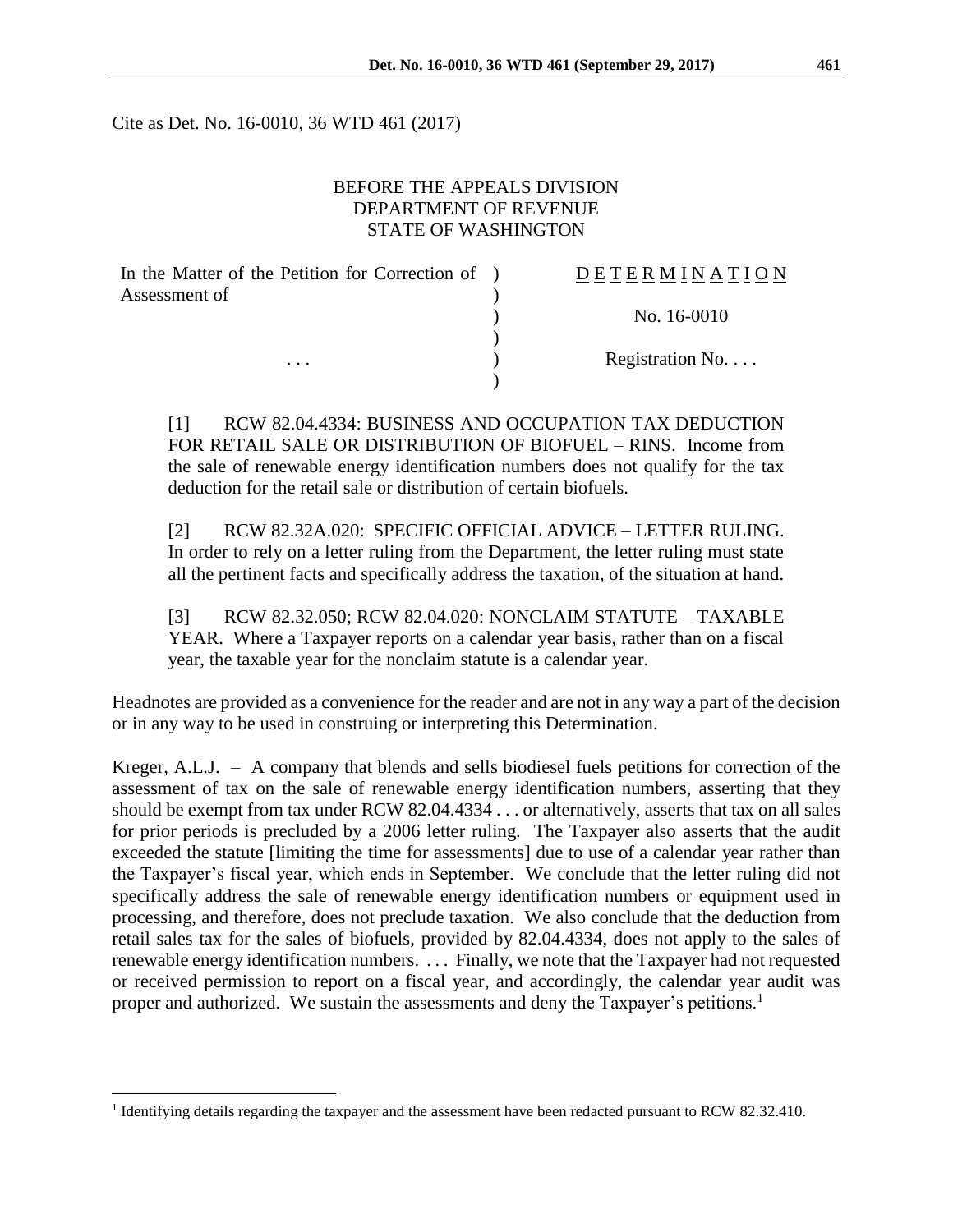#### ISSUES

1. Does the deduction in RCW 82.04.4334, for amounts received from the retail sale or distribution of certain biofuels, also apply to the sale of credits in the form of Renewable Identification Numbers?

2. Does a 2006 letter ruling, issued to the Taxpayer, preclude taxation of these credits or the sale of equipment for prior periods?

. . .

 $\overline{a}$ 

3. Does the fact that the Taxpayer keeps a fiscal year render the initial period of the 2010 calendar year audit outside of statute under RCW 82.32.050, when there is no evidence that the Taxpayer requested to report on a fiscal rather than a calendar year?

## FINDINGS OF FACT

. . . (Taxpayer) is a Washington corporation engaged in the business of blending and selling biodiesel fuel, selling Renewable Identification Numbers (RIN), and offering consulting, office services, and contract work including the sale of equipment. The Audit Division (Audit) of the Department of Revenue (Department) conducted an audit of the Taxpayer's Washington business activities from 2008 through 2013, which resulted in two tax assessments being issued to the Taxpayer. The assessment covering 2008, Document No. . . . in the amount of  $\$\ldots$ , related to the sale of equipment to . . . .<sup>2</sup> The second assessment covering January 1, 2010, through December 31, 2013, Document No. . . . in the amount of \$ . . . , related to the Taxpayer's general business activities. 3 This second assessment was amended and reflects a reduction based on additional information provided by the Taxpayer that supported an adjustment to the apportionment of income for out-of-state sales.<sup>4</sup> The Taxpayer timely filed appeals for both assessments, which are addressed jointly in this determination.

On appeal, the Taxpayer also notes that it maintains a fiscal year running from October  $1<sup>st</sup>$  through September  $30<sup>th</sup>$ .

### Renewable Identification Numbers:

In addition to the sale of the fuel itself, the Taxpayer also sells RINs. A RIN is a serial number assigned to a batch of biofuel for the purpose of tracking its production, use, and trading as required by the Environmental Protection Agency's (EPA) Renewable Fuel Standard, implemented according to the Energy Policy Act of 2005. The RINs allow for the tracking of the gallons of renewable fuel produced and sold.

<sup>&</sup>lt;sup>2</sup> This assessment comprised  $\$\dots$  in retail sales tax,  $\$\dots$  in interest, and a 5% assessment penalty of  $\$\dots$ 

<sup>&</sup>lt;sup>3</sup> This assessment comprised  $\$\dots$  in service and other activities (service) business and occupation (B&O) tax, and interest of \$ . . . .

 $4$  Document No. . . . was originally issued in the amount of \$ . . ., and consisted of \$ . . . in service B&O tax, \$ . . . in interest, and a 5% assessment penalty of \$ . . . .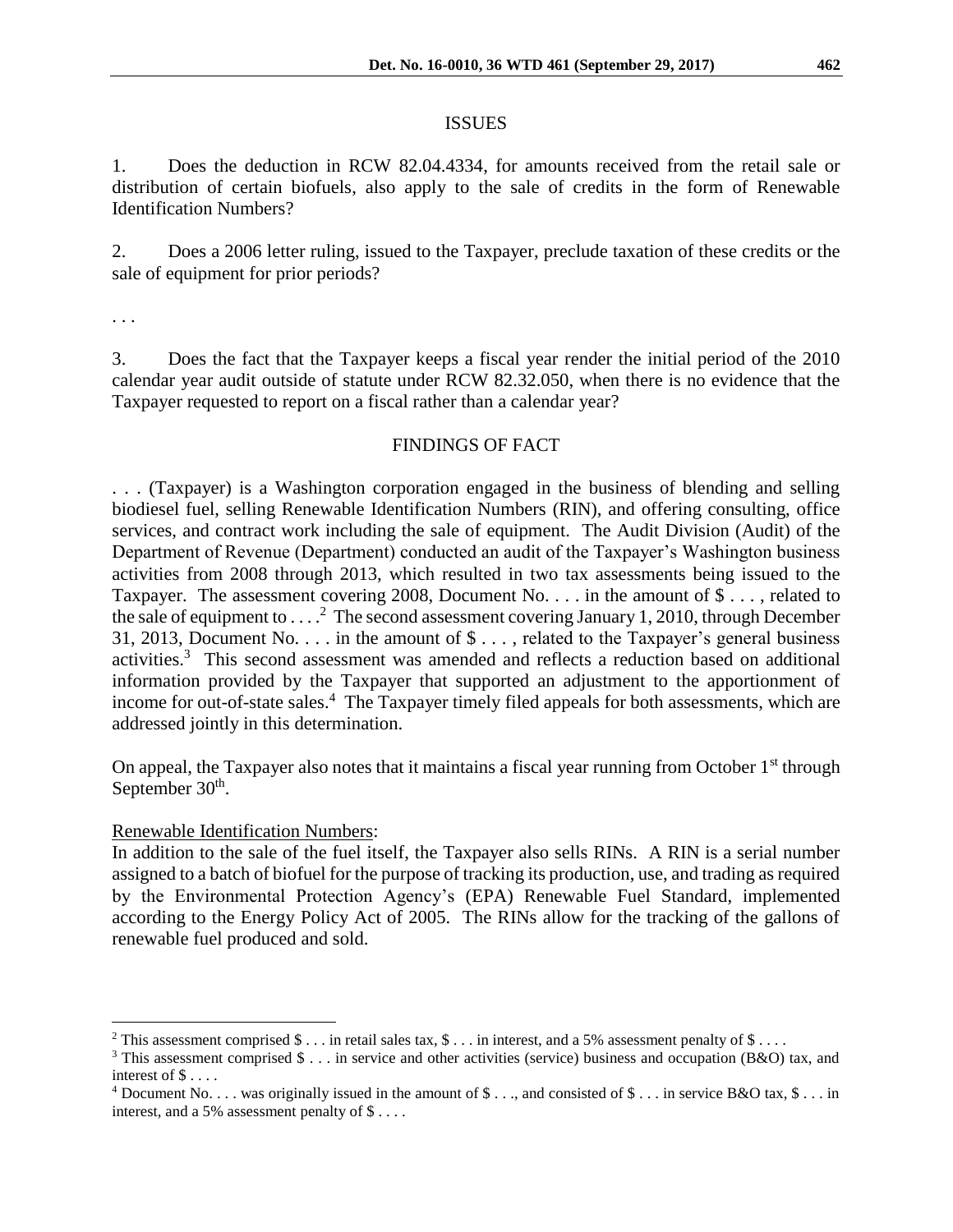When renewable fuels are blended into gasoline and diesel fuel or sold to consumers in neat form (typically 100% biofuel), the RIN representing the renewable attribute of the fuel becomes separated from the physical biofuel and can be used for either compliance purposes or traded. Separated RINs have a market value attached to them and provide flexibility for obligated parties in meeting their [Renewable Volume Obligations]. Obligated parties have the option to either acquire RINs by purchasing and blending physical quantities of biofuels, or by purchasing already separated RINs and submitting them to the EPA for compliance.

# U.S. Energy Information Administration, *RINs and RVOs are used to implement the Renewable Fuel Standard* (2013),<http://www.eia.gov/todayinenergy/detail.cfm?id=11511> (January 7, 2016).

The Taxpayer tracks and records sales of separate RINs in a different account than the sales of biofuel, which may or may not include a RIN and are tracked and recorded in another account. The creation of the RIN relates to the specific production of a gallon of blended fuel. The Taxpayer asserts that the sale of these RINs should be considered as a component part of the sale of the fuel, and correspondingly, subject to the same deduction as the fuel. However, Audit assessed tax on the RINs sales that were recorded in Account . . . , which only recorded the sale of the RIN as opposed to the biofuel sales, which may or may not have included a RIN, that were tracked and recorded in Account . . . titled Fuel Sales.

# Letter Ruling:

In 2006, the Taxpayer requested a ruling on the taxability of purchasing and blending activities. The ruling request noted that "because the fuel at issue is as least 20% biodiesel," the Taxpayer had been informed it was "exempt from B&O." On May 23, 2006, a ruling was issued to the Taxpayer which stated that: "the sale of biodiesel fuel is exempt from B&O tax as long as the fuel meets the American Society of Testing & Materials standard as outlined in specification D6751." The ruling went on to note that because such fuel was subject to the Special Fuel Tax, it was not subject to retail sales tax. The ruling did not mention RINs, any manufacturing activities, or any other project work, but rather, solely addressed the sale of biodiesel fuel.

The Taxpayer responded to this May 23<sup>rd</sup> message with some additional information and requested further clarification. The Taxpayer stated that it was a "biodiesel distributor" and specifically asked:

Do we pay the state special road tax on fuel we sell wholesale or retail? Do we pay state sales tax on any fuel that we sell wholesale or retail? Do we pay B&O on any fuel we sell either wholesale or retail? Are there any other taxes we're responsible for collecting?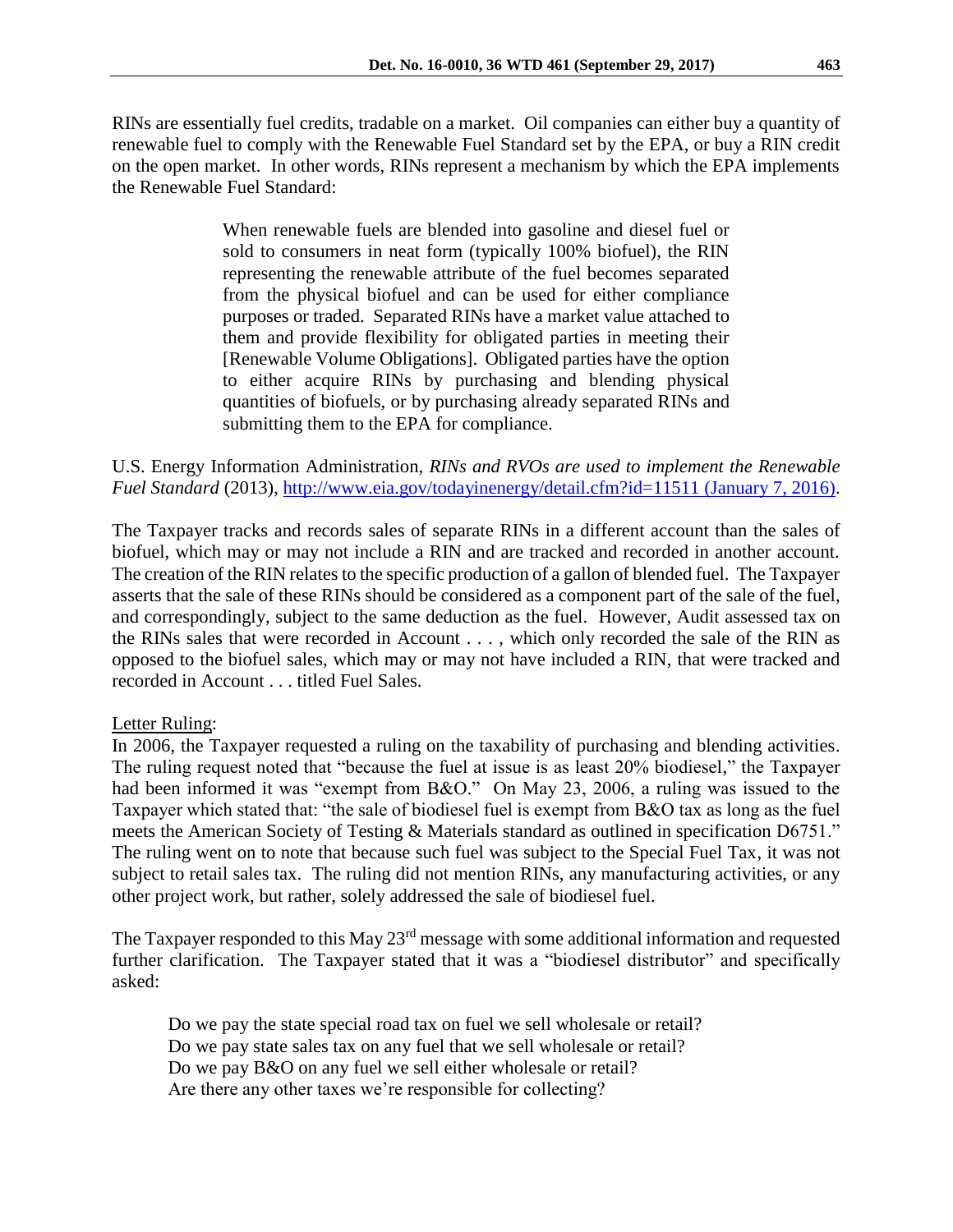On May 30, 2006, the Department responded to these specific questions providing additional information and links on the Special Fuel Tax, noting that because the fuel is subject to the Special Fuel Tax, it is not subject to the retail sales tax under RCW 82.08.0255, and repeating that the sale of biodiesel fuel is exempt from B&O tax. [The Department's response] concluded with the statement that: "Based on the limited information provided, you are not responsible for collecting any other taxes."

. . .

 $\overline{a}$ 

#### ANALYSIS

#### Biofuel Deductions/RINs:

A B&O tax deduction for the sale or distribution of biodiesel or alcohol fuels was enacted in 2003 as part of a series of temporary measures benefitting sellers and manufacturers of biofuels.<sup>5</sup> The deduction expired on July 1, 2015, and therefore, is no longer in force. However, during the audit period, RCW 82.04.4334 provided a deduction from B&O tax for amounts received from retail sales or distributions of biodiesel, and E85 motor fuel. Specifically, the statute provided as follows: "In computing tax there may be deducted from the measure of tax amounts received from the retail sale, or for the distribution, of: (a) Biodiesel fuel; or (b) E85 motor fuel." RCW  $82.04.4334(1).^{6}$ 

Biodiesel, for this purpose, is a chemical derived from vegetable oils and animal fats: "'Biodiesel fuel' means a mono alkyl ester of long chain fatty acids derived from vegetable oils or animal fats for use in compression-ignition engines and that meets the requirements of the American society of testing and materials specification D 6751 in effect as of January 1, 2003." RCW 82.04.4334(1)(a).<sup>7</sup> Because the RINs at issue arise in conjunction with the sale of biodiesel fuel, the Taxpayer asserts that the deduction should also cover their sale.

We begin with the general principle that taxation is the rule, and deductions or exemptions are the exception. *Lacey Nursing Center, Inc. v. Dep't of Revenue*, 128 Wn.2d 40, 49, 905 P.2d 338 (1995). Tax exemptions and deductions must be narrowly construed and the taxpayer bears the burden of proving that it qualifies for a tax deduction. *Budget Rent-A-Car Inc. v. Dep't. of* 

<sup>&</sup>lt;sup>5</sup> [Other provisions included a] B&O tax deduction for retail sales and distributions of biofuel (RCW 82.04.4334); retail sales tax exemption for sales of machinery, equipment, vehicles, and services related to biofuels (RCW 82.08.955); use tax exemption for the use of machinery, equipment, vehicles, and services related to biofuels (RCW 82.12.955); property tax exemption for property used for the manufacture of biofuels (RCW 84.36.635); leasehold excise tax exemption (RCW 82.29A.135); and reduced B&O tax rate for biofuel manufacturing activity (RCW 82.04.260(1)(e)). These provisions were initially scheduled to expire on July 1, 2009; however, with the exception of the reduced tax rate for biofuel manufacturing, the benefits were subsequently extended.

<sup>&</sup>lt;sup>6</sup> The sales deduction statute was initially set to expire on July 1, 2009, but was subsequently extended by the legislature to July 1, 2015, during the 2007 legislative session. Laws of 2007, ch. 309, § 3.

<sup>7</sup> According to the National Biodiesel Board, a biodiesel trade association, the term biodiesel "refers to the pure fuel meeting the D 6751 specification before it is blended with petroleum-based diesel fuel." National Biodiesel Board, Biodiesel Basics[, http://www.biodiesel.org/what-is-biodiesel/biodiesel-basics](http://www.biodiesel.org/what-is-biodiesel/biodiesel-basics) (January 7, 2016). Biodiesel blends are symbolized by the notation "BXX," with "XX" representing the percentage of biodiesel contained in the blend. Thus, pure biodiesel is designated as "B100," while fuel designated as B20 is 20% biodiesel and 80% petroleum diesel. The RCW 82.04.4334 deduction only applies to the pure biodiesel portion of the sold fuel. *See* Special Notice, Biofuel Sellers – Update (July 6, 2007).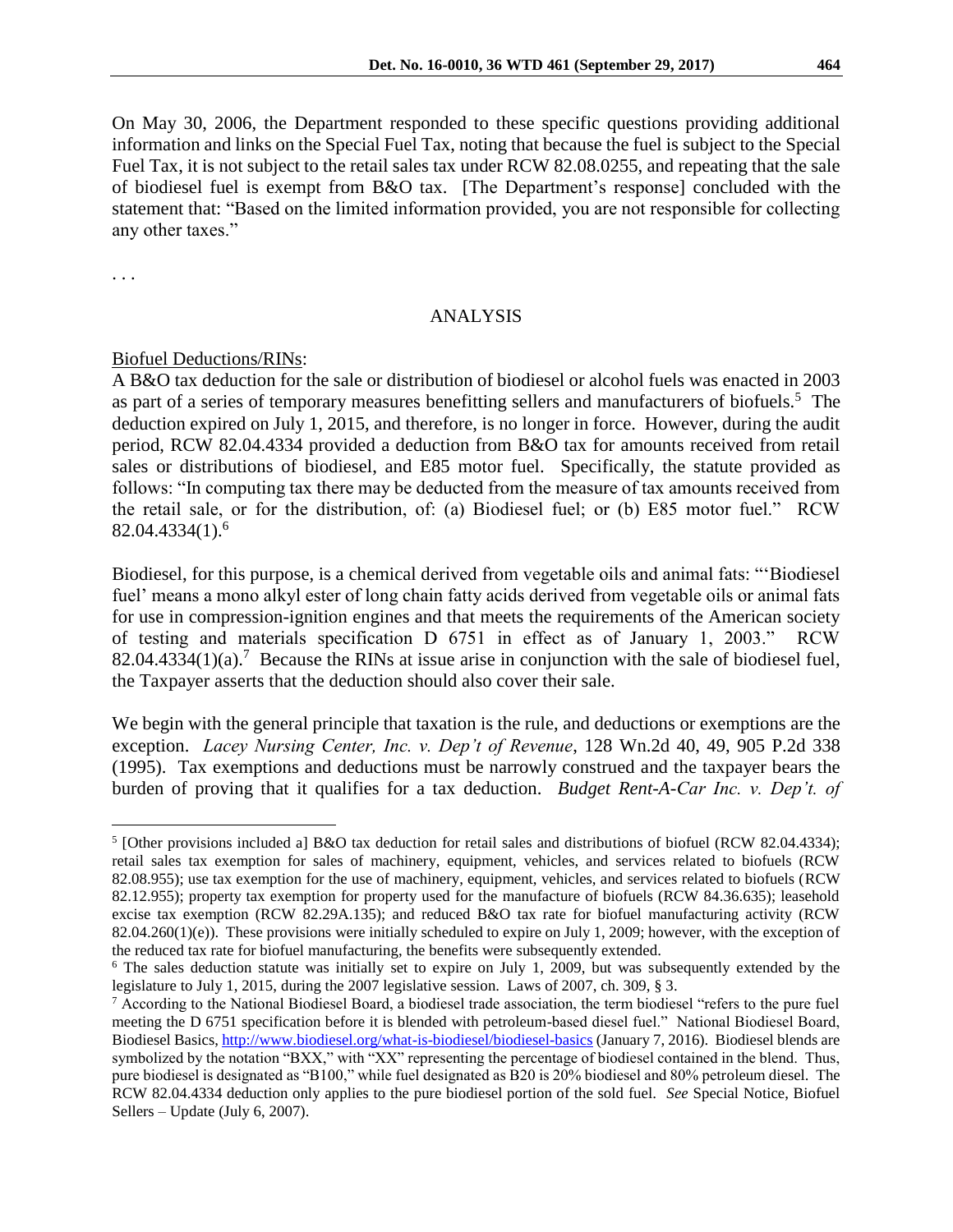*Revenue*, 81 Wn.2d 171, 174, 500 P.2d 764 (1972) (citing *Group Health Coop. of Puget Sound, Inc. v. Tax Comm'n*, 72 Wn.2d 422, 443, 433 P.2d 201 (1967)).

As detailed in the fact section, a RIN arises from the production of a gallon of biofuel, but is a separate commodity that trades on its own market and can be sold independent of the fuel that created it. Thus, while initially associated with a specific quantity of biofuel, once it is created, the RIN is a separate product. The Taxpayer asserts that it considers the RIN as part of the sale of the deductible fuel. However, this is inconsistent with separately tracking and recording the sale of the RINs. Audit only assessed tax on the RIN sales that were recorded separate from fuel sales. The deduction at issue is for the sale of biofuel, not any attendant credits such as the RINs that the creation of that biofuel may have generated. We find no basis to read the deduction at issue so broadly so as to include the sale of RINs. Indeed, the plain language of the deduction only addresses specific fuels with no mention of any attendant or associated items or credits. Accordingly, we conclude that the sale of the RINs was not eligible for the deduction provided by RCW 82.04.4334 during the audit period, and sustain Audit's conclusion that this income was subject to tax.

The RIN is a credit, a form of intangible property, which may be separately sold and traded. The Taxpayer recorded and tracked the RINs it sold as part of its business activity. This type of sales activity is not subject to a specific tax classification, and thus, this business activity is taxable under the services and other business activities classification. RCW 82.04.290; WAC 458-20-224. *See also* Det. No. 92-004, 11 WTD 551 (1992) (Income derived from a transfer or sale intangible property interest is subject to the B&O tax for services and other activities.). . . . We conclude that Audit correctly assessed service B&O tax on this sales income and deny the Taxpayer's petition on this issue.

### Letter Ruling:

First, we address whether the 2006 letter ruling provided a basis to preclude imposition of tax on the sale of the RINs. RCW 82.32A.020(2) vests the taxpayers of Washington with the right to "rely on specific, official written advice to that taxpayer." RCW 82.32A.020(2). The written advice at issue here is a letter ruling issued in accordance with WAC 458-20-100 (Rule 100). Rule 100 is the administrative rule that addresses letter rulings. It provides in pertinent part:

Taxpayers may request an opinion on future reporting instructions and tax liability from the department's taxpayer information and education section of the taxpayer services division. The request **must** be in writing**, contain all pertinent facts** concerning the question presented, and may contain a statement of the taxpayer's views concerning the correct application of the law. The department will advise the taxpayer in writing of its opinion in a tax ruling. The **tax ruling must state all pertinent facts** upon which the opinion is based and, if the taxpayer's name has been disclosed, is binding upon both the taxpayer and the department under the facts stated.

Rule 100(2)(b) (emphasis added). In this case, the ruling at issue addresses the purchase and sale of biofuel; there was no mention of or reference to RINs. As the ruling is silent on the taxation of the RINs, it does not provide any binding position on their taxation, and accordingly, no basis to preclude the imposition of the tax at issue in this case. There was no basis for the Taxpayer to rely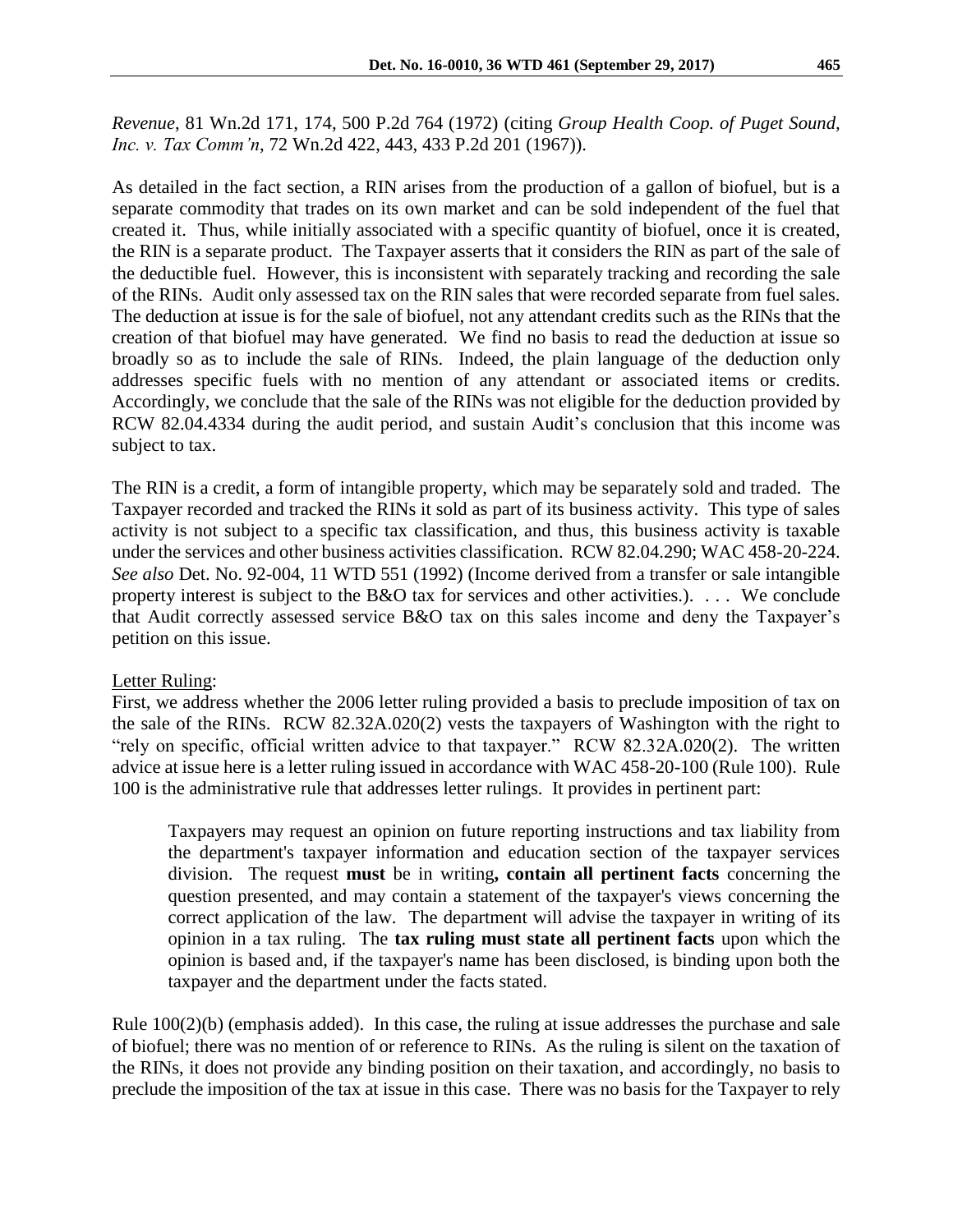on the letter ruling for the proposition that the sale of RINs was exempt from tax, because the ruling does not address or cover such sales. *See* Det. No. 14-0292, 34 WTD 114 (2015).

Similarly, the Taxpayer asserts that the letter ruling should be read to preclude the imposition of tax on the . . . Contract, focusing specifically on the conclusion of the May 30, 2006, which stated: "Based on the limited information provided, you are not responsible for collecting any other taxes." The Taxpayer asserts that it read this provision as indicating that it was only responsible for the taxes addressed in the ruling.

We note initially, as addressed further below, that the assessment of tax on the ... project is an issue of work that specifically provided for and listed retail sales tax on the contract and invoicing, but where that tax was not remitted. However, we also disagree with the Taxpayer's reading of the final qualifying statement. The Taxpayer reads this sentence as a blanket assertion that only the taxes specifically addressed are due. We rather read this sentence as a limiting qualification, noting that only limited information has been provided and that the ruling is limited to that specific information. The Taxpayer's interpretation of this conclusion is at odds with the requirements that a binding ruling include all pertinent facts. Here, the facts in the ruling only covered sales of fuel at wholesale or retail and only provided summary information about the transactions. There is no reference to equipment used for processing the fuel or any equipment at all. Again, the ruling does not preclude taxation because the ruling does not address the sale of equipment.

## Assessment on Calendar Year:

The statute [limiting the time] for tax assessments is detailed in RCW 82.32.050, which provides:

No assessment or correction of an assessment for additional taxes due may be made by the department more than four years after the close of the tax year, except (1) against a taxpayer who has not registered as required by this chapter, (2) upon a showing of fraud or of misrepresentation of a material fact by the taxpayer, or (3) where a taxpayer has executed a written waiver of such limitation.

RCW 82.32.050(4).

Thus there is a question of whether the "close of the tax year" applies to the calendar year or the Taxpayer's fiscal year. The term tax year is defined by statute as:

"Tax year" or "taxable year" means either the calendar year, or the taxpayer's fiscal year when permission is obtained from the department of revenue to use a fiscal year in lieu of the calendar year.

### RCW 82.04.020.

In this case, there is no record that the Taxpayer ever requested or the Department ever granted permission to use a fiscal year. Thus, for this Taxpayer, the "tax year" under review during the audit period means a calendar year and "close of the tax year" means December 31st of the year in which the tax liability arose. Audit was correct to conduct a calendar year audit and we deny the Taxpayer's petition on this issue. *Accord* Det. No. 92-295, 13 WTD 160 (1993).